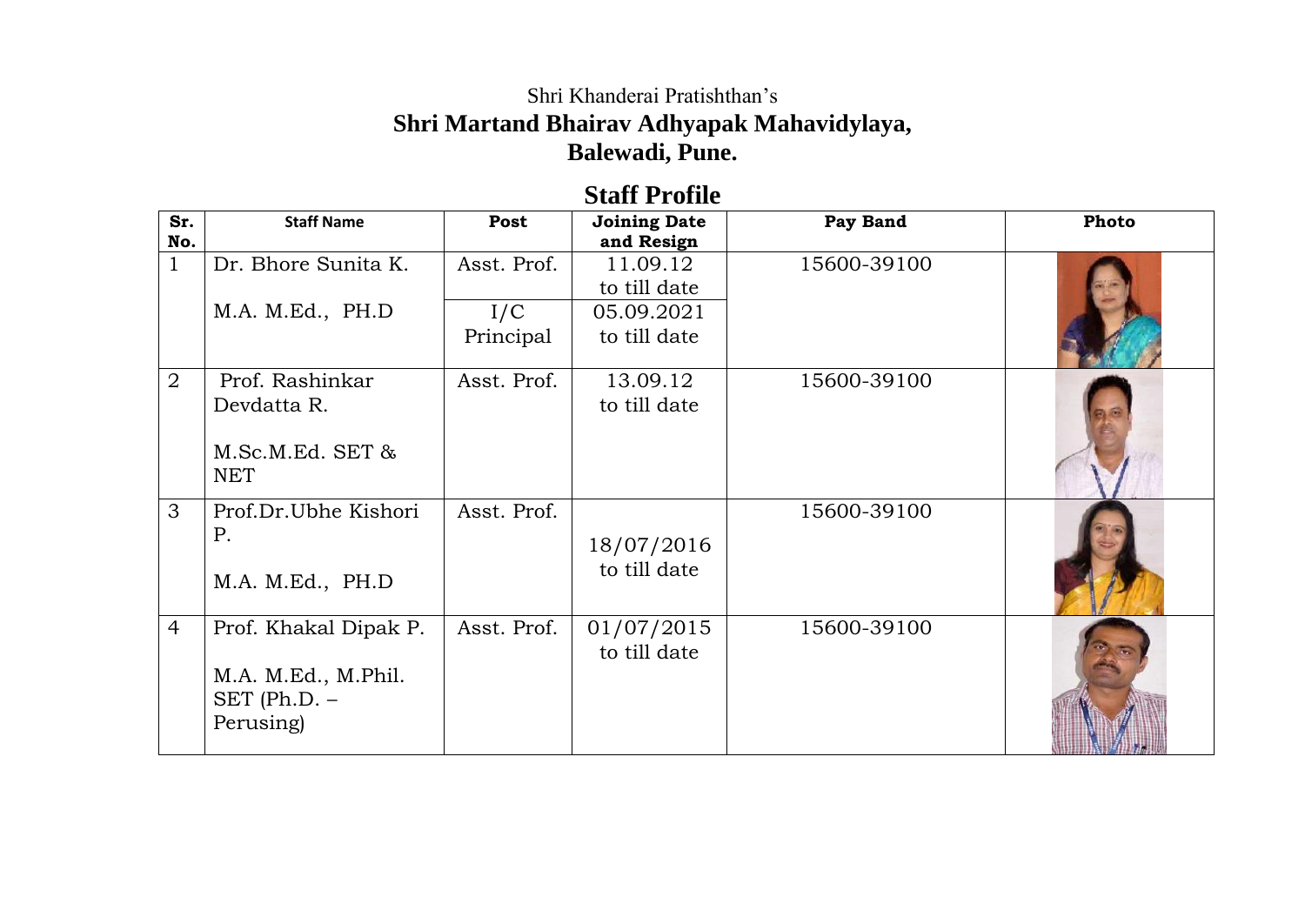| 5              | Prof. Dr. Leena Patil<br>H.<br>M.Sc. M.Ed., SET,<br>PH.D | Asst. Prof. | 22/1/2019<br>to till date  | 15600-39100 |  |
|----------------|----------------------------------------------------------|-------------|----------------------------|-------------|--|
| 6              | Prof. Hinge Chhaya<br>M.A. M.Ed., SET                    | Asst. Prof. | 6/8/2018<br>to till date   | 15600-39100 |  |
| $\overline{7}$ | Prof. Sarita Bhong<br>(Badge)<br>M.A. M.Ed., SET         | Asst. Prof. | 13/1/2019<br>to till date  | 15600-39100 |  |
| 8              | Prof. Dharmadhikari<br>Swati<br>M.A. M.Ed., SET          | Asst. Prof. | 19/07/2019<br>to till date | 15600-39100 |  |
| 9              | Prof. Minal Sonukale<br>M.A. M.Ed., SET                  | Asst. Prof. | 11/11/2021<br>to till date | 15600-39100 |  |